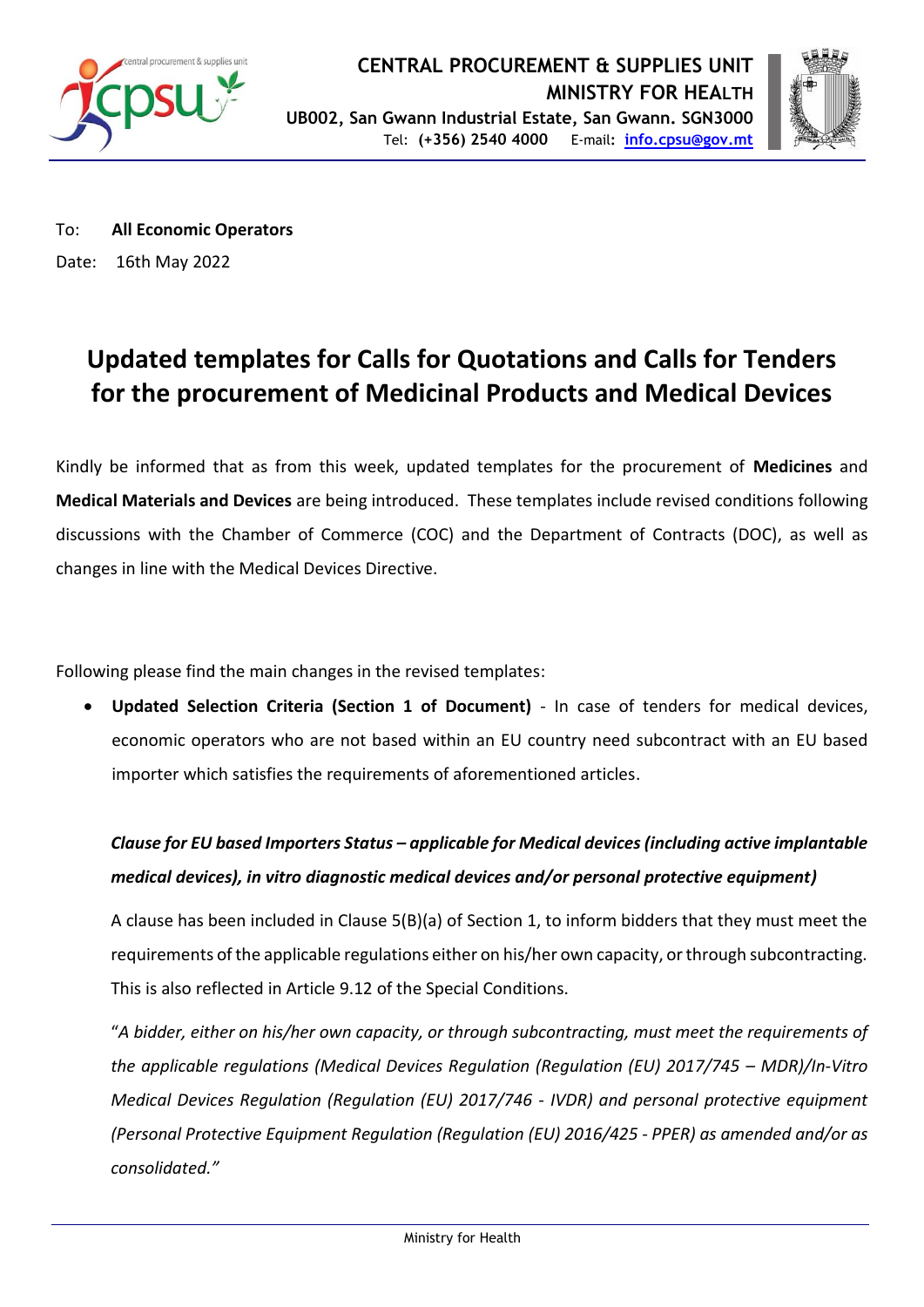

 **Updated delivery period (Article 13 - Special Conditions)** – The initial delivery period for first order has been increased to 16 weeks from date of Confirmation of Order.

Initial delivery period for subsequent orders has been increased to 10 weeks from date of Confirmation of Order. Staggered orders will remain as is (with delivery to be made every four weeks).

- In line with the Circular issued by the DOC in 2021, the Contracting Authority is bound to procure 80% of the Contract Value (as at date of first award of Contract). Thereby, a minimum of 80% from each procurement cycle published will be utilised, e.g. for a procurement cycle awarded at a value of 50K Euro, – at least 40K Euro are bound to be taken up from that specific procurement cycle.
- **The Technical Offer Form** has been updated to include the requirements stipulated in the MDR. It is also being divided in two Parts – Part 1 is mandatory for all items and will include the specific details for the particular item/s being procured (as per specifications grid in Section 3 of the published dossier). Part 2 will be divided in 3 sections and bidders have to fill-in only one section as applicable (this part includes the standard questionnaire found in the current form).

With regards to the updated **Confirmation of Order template** in relation to supplies:

 The delivery period is being updated to reflect the changes in Article 13 of the Special Conditions (see 2<sup>nd</sup> point above). This will be applicable to tenders published with the updated conditions.

## **Staggered Orders**

Delivery period for staggered orders will remain as is (that is, at intervals of 4 weeks from date of first delivery).

The maximum number of staggered deliveries per Confirmation of Order will be limited to first delivery (3 months' supply) + 3 monthly top-ups. Thus, each Confirmation of Order can have a maximum of 4 deliveries.

Staggered orders are to be delivered accordingly as per quantities and on the respective delivery date as stipulated on the Confirmation of Order, even if it is low volume. The remaining shelf-life